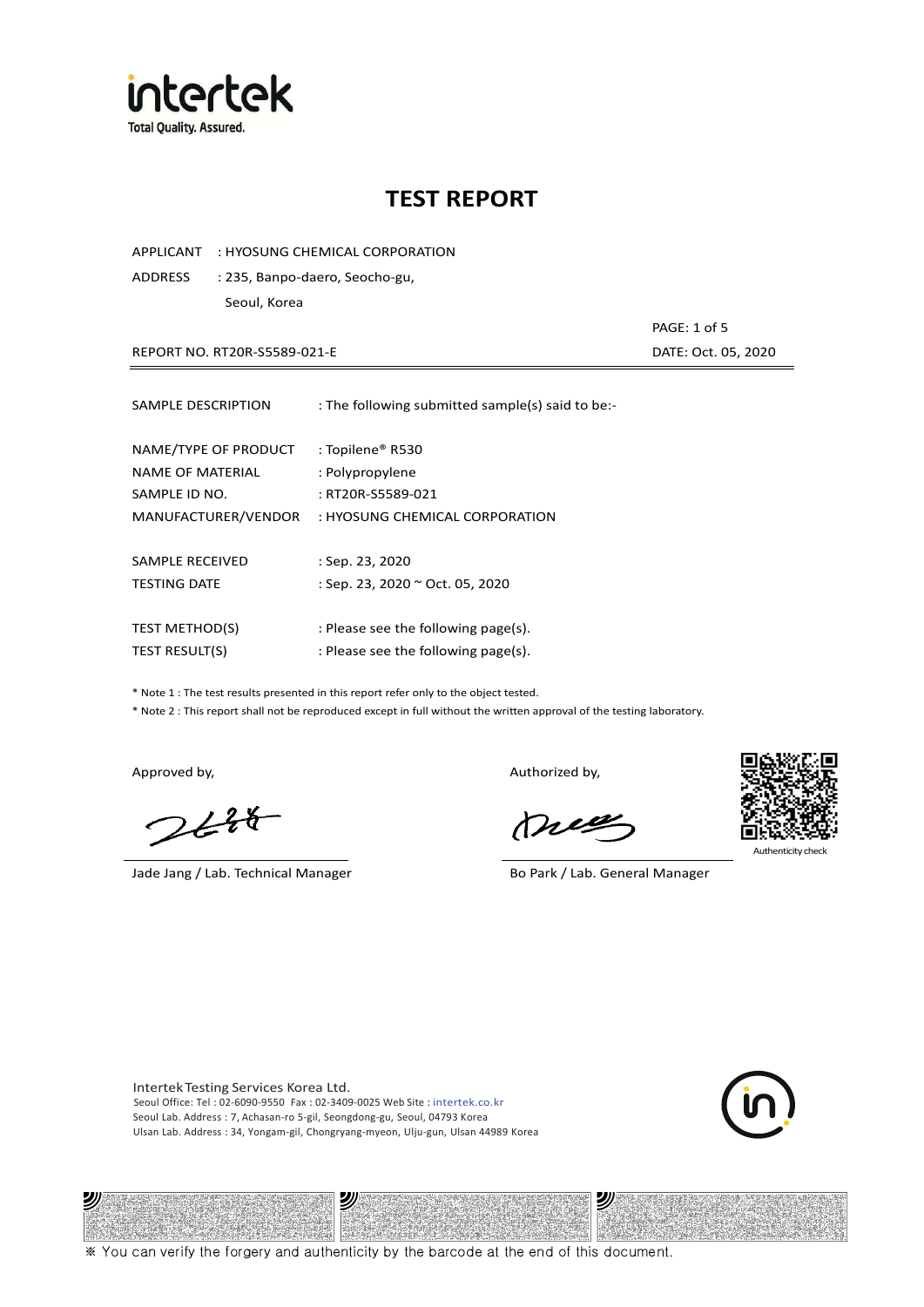

REPORT NO. RT20R-S5589-021-E DATE: Oct. 05, 2020

PAGE: 2 of 5

SAMPLE ID NO. : RT20R-S5589-021 SAMPLE DESCRIPTION : Topilene® R530

| <b>TEST ITEM</b>                        | <b>UNIT</b> | <b>TEST METHOD</b>                                                                                                                         | <b>MDL</b>     | <b>RESULT</b> |
|-----------------------------------------|-------------|--------------------------------------------------------------------------------------------------------------------------------------------|----------------|---------------|
| Cadmium (Cd)                            | mg/kg       | With reference to<br>IEC 62321-5 Edition 1.0: 2013.                                                                                        | 0.5            | N.D.          |
| Lead (Pb)                               | mq/kg       | by acid digestion and<br>determined by ICP-OES                                                                                             | 5              | N.D.          |
| Mercury (Hg)                            | mg/kg       | With reference to<br>IEC 62321-4 Edition 1.0 : 2013,<br>by acid digestion and<br>determined by ICP-OES                                     | $\overline{2}$ | N.D.          |
| Hexavalent Chromium (Cr <sup>6+</sup> ) | mq/kg       | With reference to<br>IEC 62321-7-2<br>Edition 1.0: 2017,<br>by alkaline/toluene digestion<br>and determined by UV-VIS<br>Spectrophotometer | 8              | N.D.          |
| Polybrominated Biphenyl (PBBs)          |             |                                                                                                                                            |                |               |
| Monobromobiphenyl                       | mg/kg       |                                                                                                                                            | 5              | N.D.          |
| Dibromobiphenyl                         | mg/kg       |                                                                                                                                            | 5              | N.D.          |
| Tribromobiphenyl                        | mg/kg       |                                                                                                                                            | 5              | N.D.          |
| Tetrabromobiphenyl                      | mg/kg       | With reference to                                                                                                                          | $\overline{5}$ | N.D.          |
| Pentabromobiphenyl                      | mg/kg       | IEC 62321-6 Edition 1.0: 2015,                                                                                                             | 5              | N.D.          |
| Hexabromobiphenyl                       | mg/kg       | by solvent extraction and                                                                                                                  | 5              | N.D.          |
| Heptabromobiphenyl                      | mg/kg       | determined by GC/MS                                                                                                                        | 5              | N.D.          |
| Octabromobiphenyl                       | mg/kg       |                                                                                                                                            | 5              | N.D.          |
| Nonabromobiphenyl                       | mg/kg       |                                                                                                                                            | $\overline{5}$ | N.D.          |
| Decabromobiphenyl                       | mg/kg       |                                                                                                                                            | 5              | N.D.          |
| Polybrominated Diphenyl Ether (PBDEs)   |             |                                                                                                                                            |                |               |
| Monobromodiphenyl ether                 | mg/kg       |                                                                                                                                            | 5              | N.D.          |
| Dibromodiphenyl ether                   | mg/kg       |                                                                                                                                            | 5              | N.D.          |
| Tribromodiphenyl ether                  | mg/kg       |                                                                                                                                            | 5              | N.D.          |
| Tetrabromodiphenyl ether                | mg/kg       | With reference to                                                                                                                          | 5              | N.D.          |
| Pentabromodiphenyl ether                | mg/kg       | IEC 62321-6 Edition 1.0 : 2015,                                                                                                            | 5              | N.D.          |
| Hexabromodiphenyl ether                 | mg/kg       | by solvent extraction and                                                                                                                  | 5              | N.D.          |
| Heptabromodiphenyl ether                | mg/kg       | determined by GC/MS                                                                                                                        | 5              | N.D.          |
| Octabromodiphenyl ether                 | mg/kg       |                                                                                                                                            | 5              | N.D.          |
| Nonabromodiphenyl ether                 | mg/kg       |                                                                                                                                            | 5              | N.D.          |
| Decabromodiphenyl ether                 | mg/kg       |                                                                                                                                            | 5              | N.D.          |

Tested by : Jooyeon Lee, Seulgi Park, Jessica Kang

Notes : mg/kg = ppm = parts per million  $<$  = Less than

沙

N.D. = Not detected ( <MDL )

MDL = Method detection limit

Intertek Testing Services Korea Ltd. Seoul Office: Tel : 02-6090-9550 Fax : 02-3409-0025 Web Site : intertek.co.kr Seoul Lab. Address : 7, Achasan-ro 5-gil, Seongdong-gu, Seoul, 04793 Korea Ulsan Lab. Address : 34, Yongam-gil, Chongryang-myeon, Ulju-gun, Ulsan 44989 Korea

沙

沙

※ You can verify the forgery and authenticity by the barcode at the end of this document.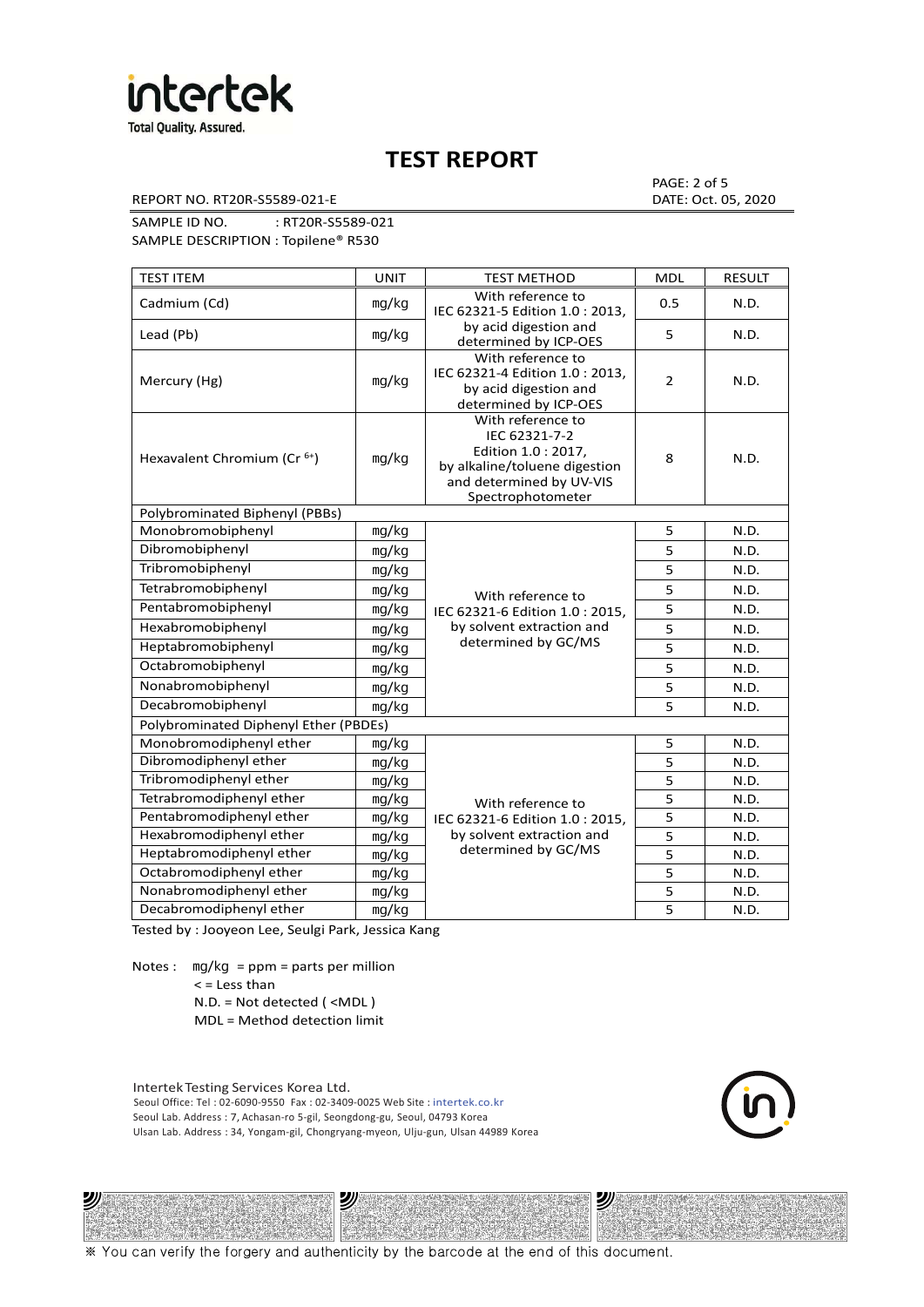

REPORT NO. RT20R-S5589-021-E DATE: Oct. 05, 2020

PAGE: 3 of 5

SAMPLE ID NO. : RT20R-S5589-021 SAMPLE DESCRIPTION : Topilene® R530

| <b>TEST ITEM</b>                     | CAS NO.       | <b>UNIT</b> | <b>TEST METHOD</b>                                      | <b>MDL</b> | <b>RESULT</b> |
|--------------------------------------|---------------|-------------|---------------------------------------------------------|------------|---------------|
| Dibutyl phthalate<br>(DBP)           | $84 - 74 - 2$ | mq/kg       | With reference to<br>IEC 62321-8<br>Edition 1.0 : 2017, | 50         | N.D.          |
| Di(2-ethylhexyl) phthalate<br>(DEHP) | 117-81-7      | mg/kg       |                                                         | 50         | N.D.          |
| Benzyl butyl phthalate<br>(BBP)      | 85-68-7       | mg/kg       | by solvent extraction<br>and determined by<br>GC/MS     | 50         | N.D.          |
| Diisobutyl phthalate<br>(DIBP)       | $84 - 69 - 5$ | mg/kg       |                                                         | 50         | N.D.          |

Tested by : Jessica Kang

Notes :  $mq/kg = ppm = parts per million$  $<$  = Less than N.D. = Not detected ( <MDL ) MDL = Method detection limit

\* View of sample as received;-

沙



Intertek Testing Services Korea Ltd. Seoul Office: Tel : 02-6090-9550 Fax : 02-3409-0025 Web Site : intertek.co.kr Seoul Lab. Address : 7, Achasan-ro 5-gil, Seongdong-gu, Seoul, 04793 Korea Ulsan Lab. Address : 34, Yongam-gil, Chongryang-myeon, Ulju-gun, Ulsan 44989 Korea

沙



沙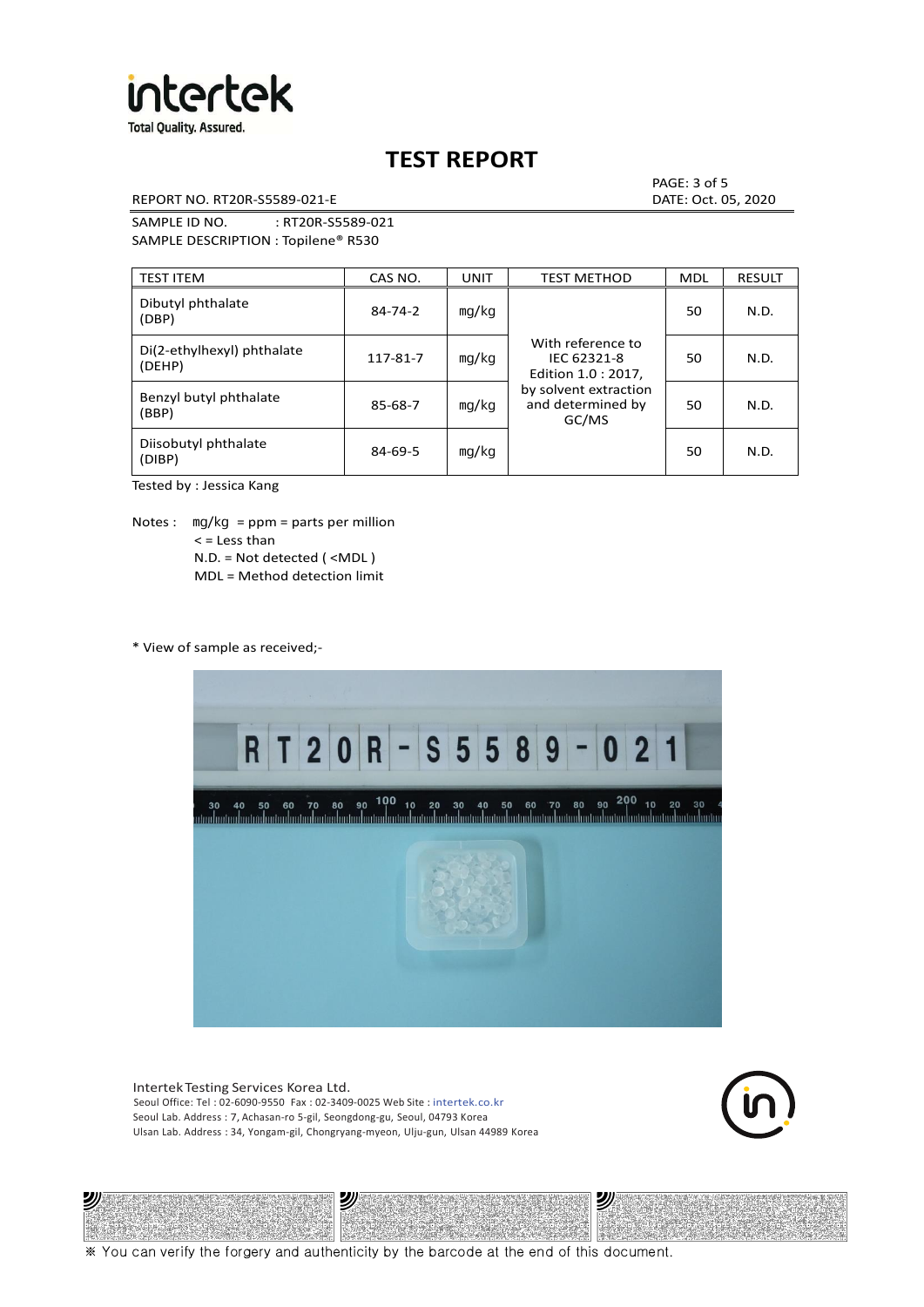

**Total Quality. Assured.** 

## **TEST REPORT**

REPORT NO. RT20R-S5589-021-E DATE: Oct. 05, 2020

PAGE: 4 of 5

SAMPLE ID NO. : RT20R-S5589-021 SAMPLE DESCRIPTION : Topilene® R530



| *1 : List of appropriate acid : |                                                                     |
|---------------------------------|---------------------------------------------------------------------|
| Material                        | Acid added for digestion                                            |
| <b>Polymers</b>                 | $HNO3$ , HCl, HF, H <sub>2</sub> O <sub>2</sub> , H3BO <sub>3</sub> |
| Metals                          | $HNO3$ . HCl. HF                                                    |
| Electronics                     | $HNO3$ , HCl, H <sub>2</sub> O <sub>2</sub> , HBF <sub>4</sub>      |

\*2 : The samples were dissolved totally by pre-conditioning method according to above flow chart.

Intertek Testing Services Korea Ltd. Seoul Office: Tel : 02-6090-9550 Fax : 02-3409-0025 Web Site : intertek.co.kr Seoul Lab. Address : 7, Achasan-ro 5-gil, Seongdong-gu, Seoul, 04793 Korea Ulsan Lab. Address : 34, Yongam-gil, Chongryang-myeon, Ulju-gun, Ulsan 44989 Korea

沙

沙



沙